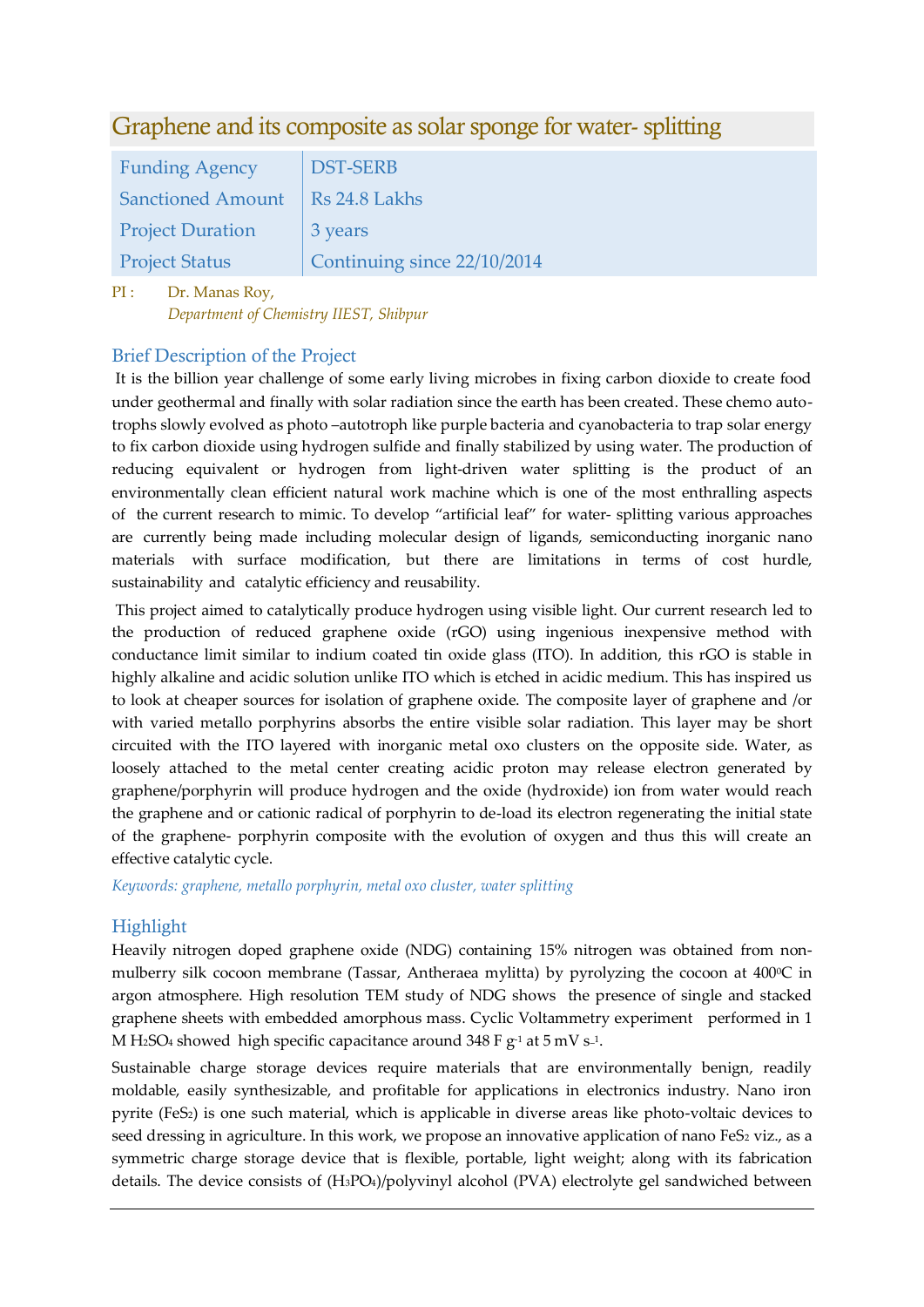two similar electrodes made up of FeS2/poly-aniline (PA), upon which graphite sheets being used as current collectors. Electrodes were characterized by XRD, FTIR and SEM. Device was calibrated by cyclic-voltammetry and charge-discharge cycle. In its present laboratory prototype form; it powers solid-state electronic devices and electric motors. Further refinements of this device will open new avenues in the field of sustainable charge storage devices and low power electronics.



**Figure 1**(a) HRTEM analysis of NDG (a) crumbled and stacked NDG, (b) HRTEM images of NDG with very low stacking, (c,d) large area distribution of NDG with corrugation endorsing single layer. (a) CV of NDG in 1 M H<sub>2</sub>SO<sub>4</sub> and (b) 1 M BMIM BF<sub>4</sub>, (c). Nyquist plot of NDG in 1 M H<sub>2</sub>SO<sub>4</sub> and 1 M BMIM BF4, (d) representative I-V graph of NDG.



Figure 2. Architecture and assembly of the prototyped charge storage device. a. Preparation flow of charge storage device. (i). Two graphite sheets as current collectors. (ii). FeS2/ Poly-aniline composite spray painted using an air brush onto the graphite sheets for making the electrodes. (iii). The electrolyte gel (phosphoric acid + polyvinyl alcohol) is placed on top of the electrodes. (iv). Charge storage device assembly having a semi-permeable membrane between the gel faces. b. A schematic representation of a functional charge storage device with symmetric nano FeS2/PA electrodes connected to an LED. c. Demonstrating flexibility property of the